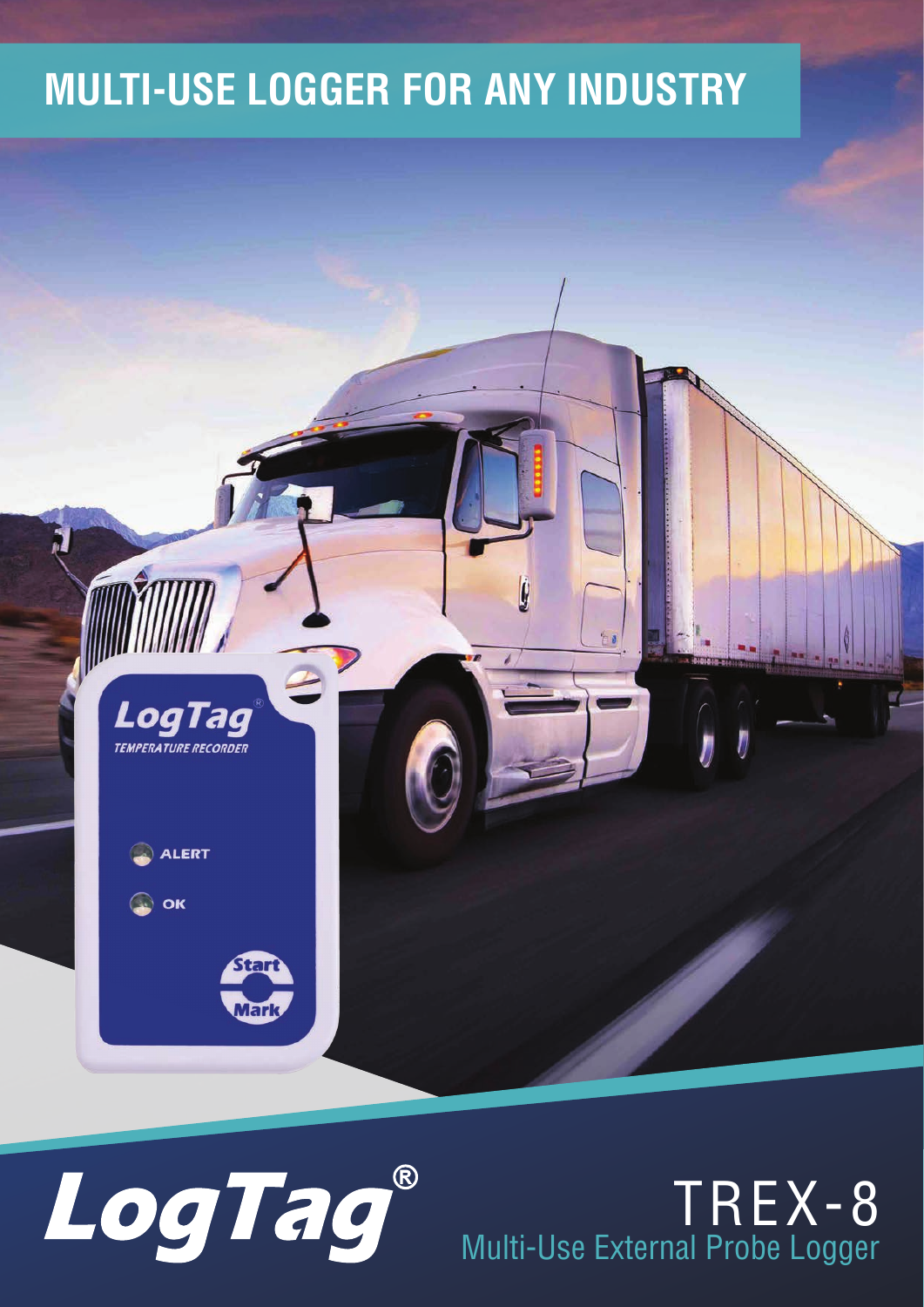

The LogTag<sup>®</sup> TREX-8 is a versatile, wide range, multi-trip Temperature Recorder with interchangeable External Probes, featuring high resolution temperature readings over a measurement range of -40°C to +99°C (-40°F to +210°F).

LogTag remote temperature probes are interchangeable provided they are changed with LogTag ST100 type remote temperature sensors.

### Accessories





LTI-HID Not Included



#### Compatible probes below:



Probes are available with a 1.5m or 3m cable. E.g. ST100J-15 for 1.5m or ST100J-30 for 3m cable.

| <b>ST100J</b> | 40mm tip length, ø3.2mm.                       |
|---------------|------------------------------------------------|
| <b>ST100K</b> | 65mm tip length, ø3.2mm.                       |
| <b>ST100L</b> | 90mm tip length, ø3.2mm.                       |
| <b>ST100S</b> | 30mm tip length, ø5mm.                         |
| <b>ST100T</b> | 140mm tip length, ø5mm.                        |
| <b>ST100H</b> | Handled with 105mm tip length, ø5mm.           |
| STX50         | 5 Meter extension cable for ST10/ST100 probes. |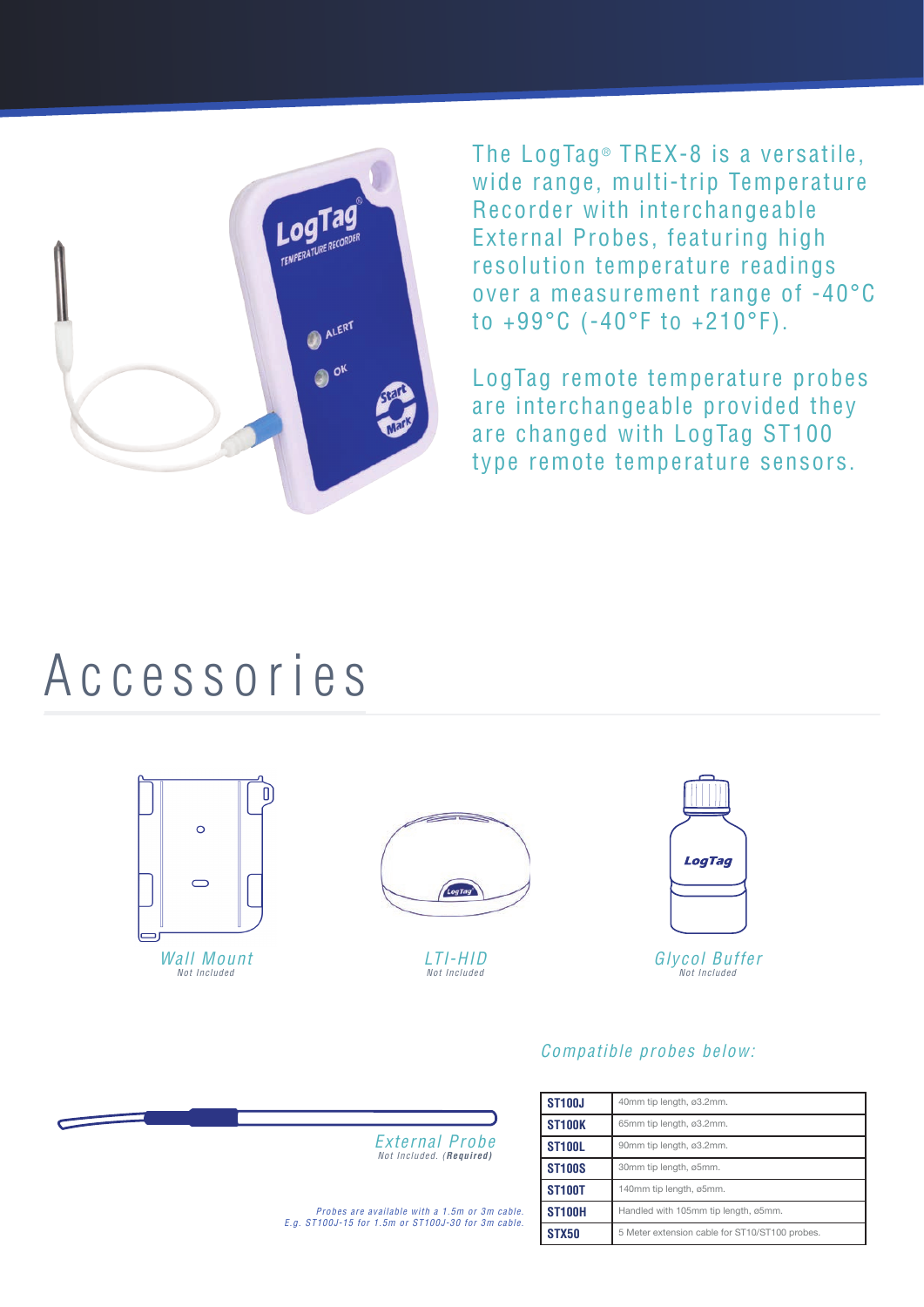## Features



A real time clock provides date/time stamps for each temperature reading.



Up to 8,000 recordings - enough for the longest trip.



In-transit inspections at the push of a button.



Industry best download time - less than 5 seconds for full memory.



Comprehensive customization options including alarm settings, sample interval and trip duration.



Fixed Battery provides 1 year storage, followed by 2 – 3 years of normal use.



Interchangeable External Probe with high quality gold plated connector.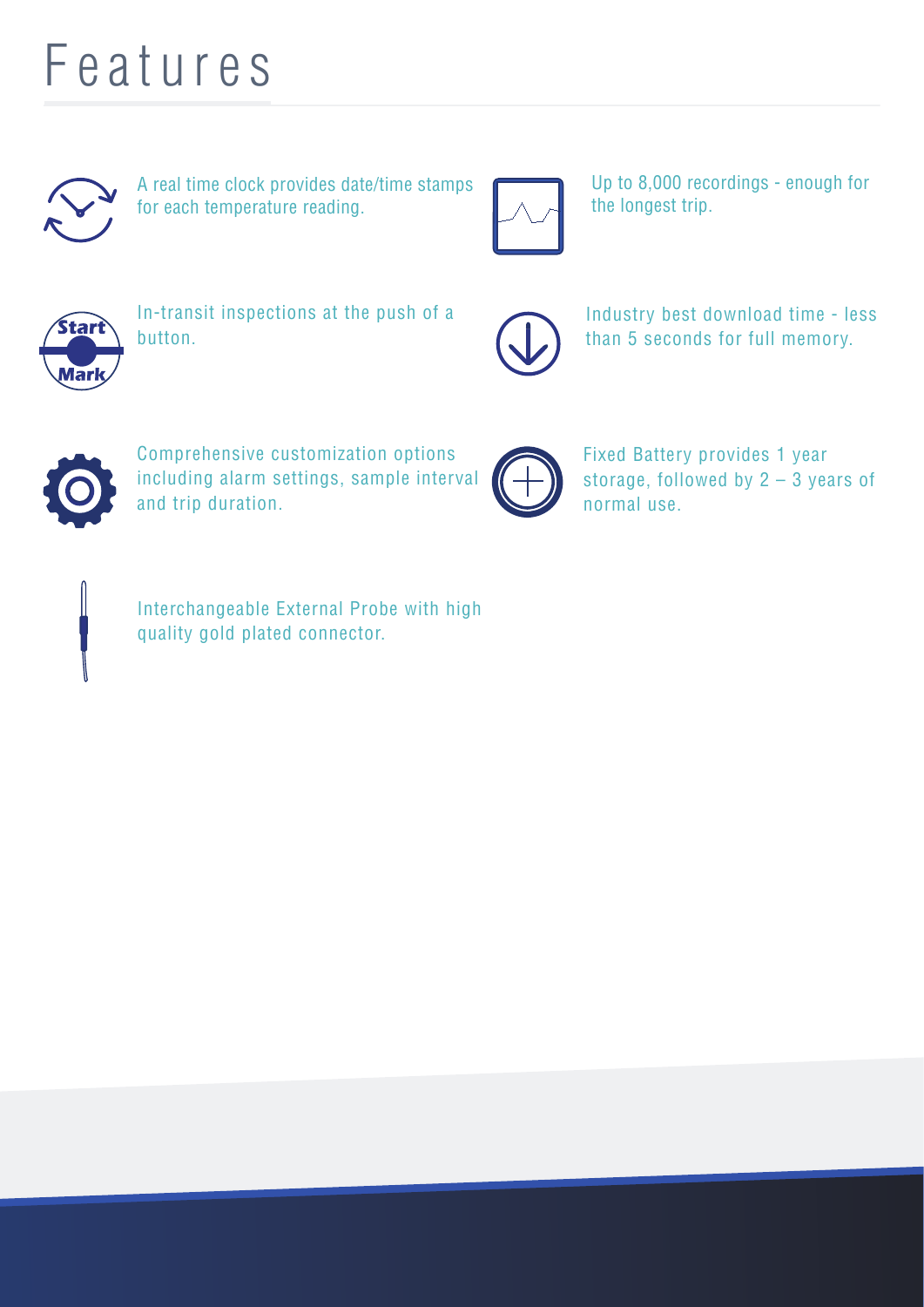# Applications





Pharmaceuticals

Farming





Warehouse





Laboratories



Medical